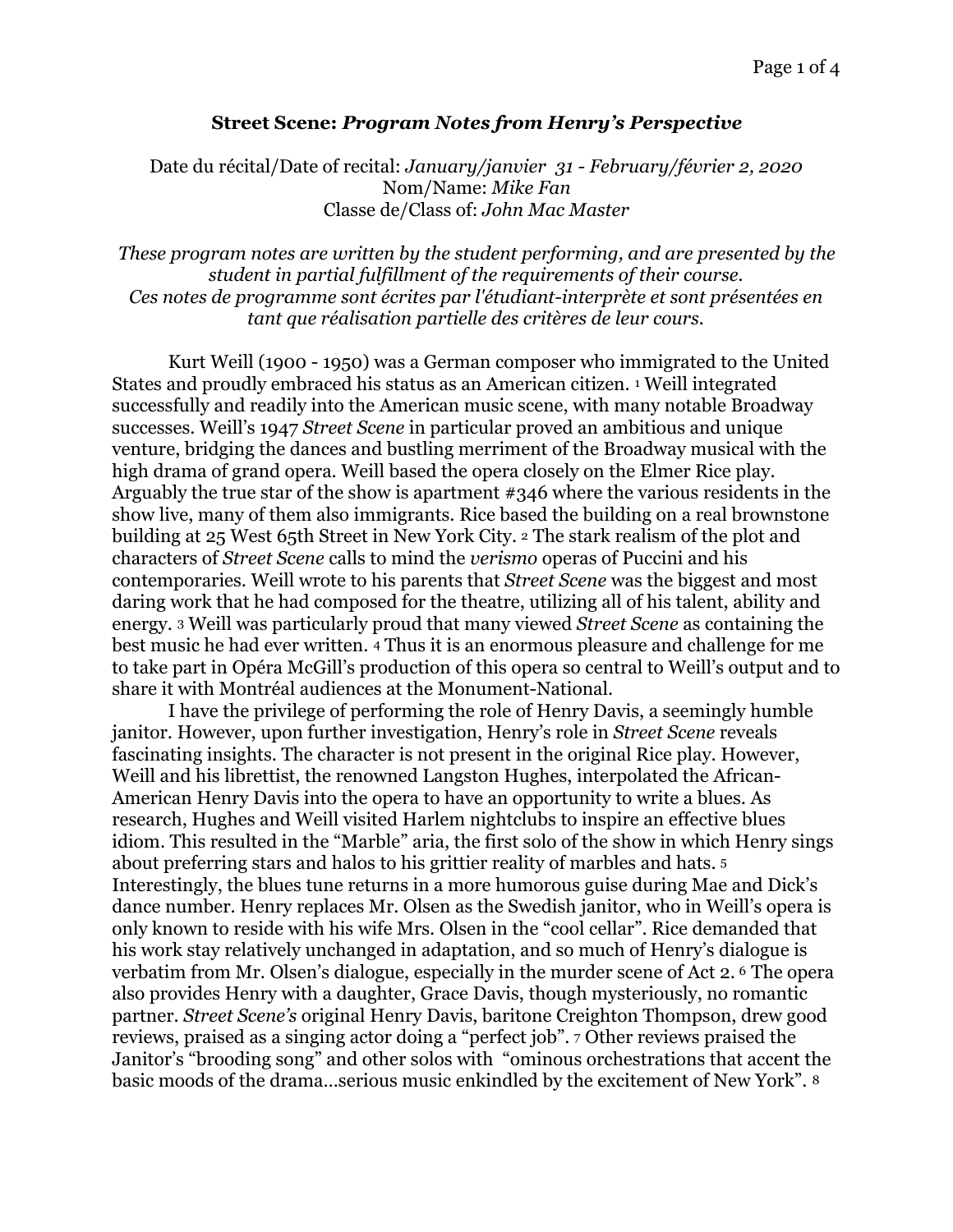<span id="page-1-2"></span><span id="page-1-1"></span><span id="page-1-0"></span> Weill initially envisioned Henry's part as larger. There was originally another solo for the character, "Great Big Sky", sung after everyone else had gone to bed at the end of Act I. [9](#page-3-8) This cut number is found in the *Unsung Weill* collection and its text about the commonality of humankind underneath a shared sky highlights the creators' concern for interculturalunderstanding, an ever-relevant topic. <sup>[10](#page-3-9)</sup> This message was clearly important to Weill as he composed "Great Big Sky" first and called it "the most impressive act-curtain, with a terrific lift at the end".  $\mu$  Due to the length of the opera and perhaps racial tensions of the time, Henry's role was reduced and he instead sings a short reprise of his Blues as Rose and Sam bid each other good night at the end of Act I. After all, despite the good intentions of Weill and Hughes, they were creating in a time when Hughes, a noted African-African playwright, could not even stay in the same hotel as the rest of *Street Scene's* company due to racial segregation. [12](#page-3-11)

<span id="page-1-4"></span><span id="page-1-3"></span> However, I am a Chinese-Canadian performer playing a character written as African-American. This coincides with current, topical discussion regarding performers not of African descent playing roles such as Verdi's *Otello* or *Aida*. Today's opera companies are eliminating blackface productions - including the Metropolitan Opera's first non-blackface production of *Otello* <sup>[13](#page-3-12)</sup>. Indeed, other than his Blues, Henry's role does not bear distinct racial musical or written cues. Blues can be seen as an American idiom rather than a racial one: in fact, near the end of the opera, the Caucasian Frank Maurrant sings the lament "I loved her too" marked *Moderato (like a blues)* and featuringbluesy alternating thirds. <sup>[14](#page-3-13)</sup> Reviewers have said that Weill composed Henry's "Marble" solo in a specifically African-American idiom, yet it could be sung by another nationality without seeming unnatural or strange. [15](#page-3-14)

<span id="page-1-6"></span><span id="page-1-5"></span> Eliminating blackface gives me the opportunity to portray an Asian-American immigrant Henry Davis. My mother is certainly one of my big inspirations for Henry's aspirational solo "I've got a marble and a star". She had a similar experience of immigrant perseverance. She immigrated to North America with my father, having no relevant qualifications except a Chinese literature degree. She worked as a cashier, washing dishes, and binding books at a factory in Canada and the US while studying for a second higher education degree, retraining at Purdue as an accountant. Now, she works for the Canadian government as a Financial Officer. As director Francesca Zambello astutely remarked in an interview while directing a 1994 Houston Grand Opera production of *Street Scene*: "They were all in this melting pot, or mosaic, depending on your viewpoint. And we still are today - it's just that the cast of characters has changed. The 'outsiders' who populate *Street Scene* - Irish, Jews, Swedes, Germans, Italians - are the people we now consider 'Americans'. This drama could play itself out again and it does, if you read the papers - one block away from here, except with Russian emigrés, Latino people, Asians. When you go to Brighton Beach or Spanish Harlem or Chinatown you enter into the same kind of 'street scene' ". [16](#page-3-15)

<span id="page-1-9"></span><span id="page-1-8"></span><span id="page-1-7"></span> Asian-American representation in Western arts such as opera is a relatively new conversation, though there is exciting, recent work such as the COC's race-conscious though controversial endeavours with production consultant Richard Lee for a recent productionof Puccini's Chinese *Turandot*. <sup>[17](#page-3-16)</sup> However, there were certainly far fewer Asian-Americans in 1946 than today, let alone the opera's 1929 prewar setting, which was chosen in order to tone down anti-Semitic comments. [18](#page-3-17) However, in the 1850s, many Chinese immigrants came to America during the Californian Gold Rush as well as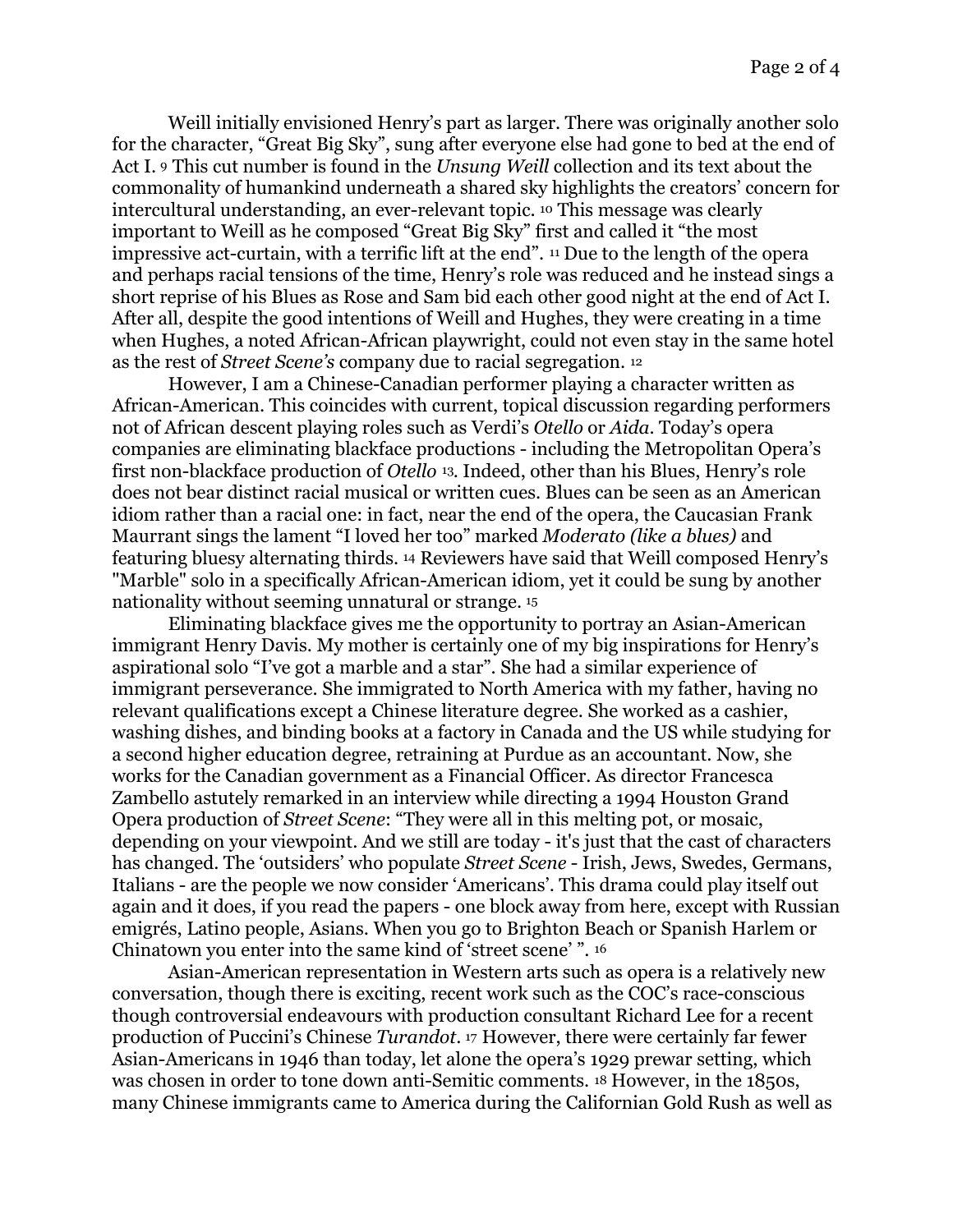<span id="page-2-0"></span>to work agricultural and factory jobs. Their success drew anti-Chinese resentment, leading to regrettable measures including the Chinese Exclusion Act of 1882, not repealed until World War II. <sup>[19](#page-3-18)</sup> The question of Henry's daughter Grace is also fascinating as her mother is absent from the opera. Perhaps she was the daughter of an intercultural relationship such as that of Sam and Rose. Sam's sister Shirley tellingly remarks that "you can't mix oil and water" regarding Jewish Sam's fondness for the Irish-Catholic Rose, which some have likened to the culture clash of the interracial relationship of Puccini's *Madama Butterfly*. [20](#page-3-19) It is certainly hair-raising to think of the consequences of Henry having an interracial relationship - illegal and punishable by prison at the time. The law remained so until the monumental Loving v. Virginia case of 1967, which began to break down America's laws against interracial marriage. [21](#page-3-20) I hope that insights into my re-imagined portrayal of Henry Davis provide greater insight into the strikingly forward-thinking and courageous work of Weill and Hughes in their creation of *Street Scene.* Certainly, delving into its fascinatingly complex production history demonstrates *Street Scene*'s continuing and critical importance to today's audiences and societal issues.

<span id="page-2-2"></span><span id="page-2-1"></span>

*Samuel Lowe and Ho Swee Yin with their sons Chow Woo, Chow Kong, and Chow Ying in 1929. Samuel also had children of Chinese-Caribbean descent from previous relationships in the West. [22](#page-3-21)*

## <span id="page-2-3"></span>**Bibliography**

- Chao, Eveline. 'The Caribbean-Americans Searching for Their Chinese Roots'. *Atlas Obscura*. 22 May 2018. [https://www.atlasobscura.com/articles/chinese-caribbean](https://www.atlasobscura.com/articles/chinese-caribbean-)american-hakka-conference.
- Cooper, Michael. 'An "Otello" Without Blackface Highlights an Enduring Tradition in Opera'. *The New York Times*. 17 September 2015. <https://www.nytimes.com/>. 2015/09/20/arts/music/an-otello-without-the-blackface-nods-to-modern-tastes.html.
- Gosset, Steve. 'The Lovings: A Couple That Changed History'. *American Civil Liberties Union*. 9 February 2012. [https://www.aclu.org/blog/racial-justice/lovings-couple](https://www.aclu.org/blog/racial-justice/lovings-couple-)changed-history.

Kurt Weill Foundation for Music. 1996. *Street Scene: A Sourcebook*. Edited by Joanna Lee,